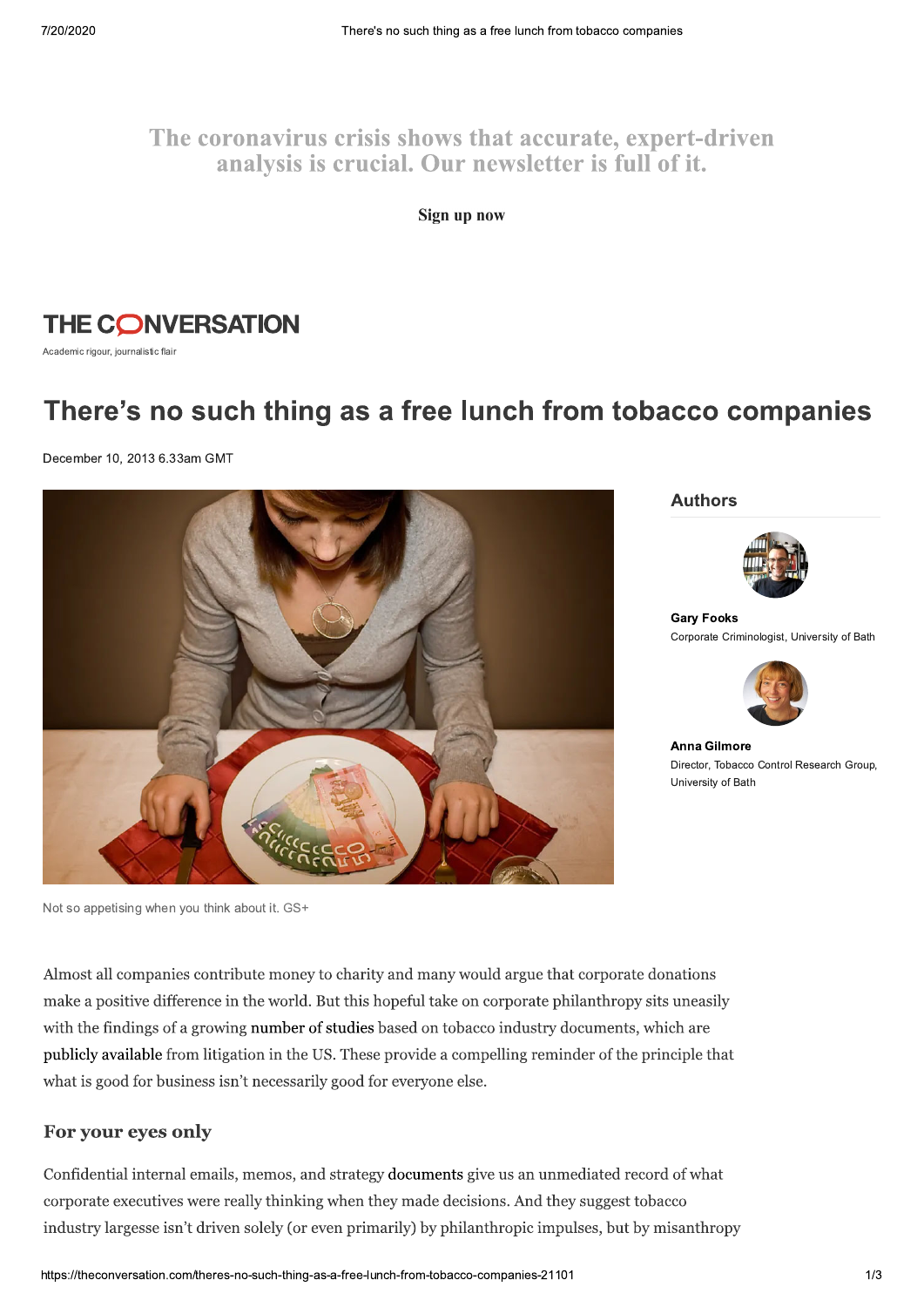and the desire for political influence. The aim is to prevent evidence-based policies that limit tobacco use – still the number one cause of preventable death in the world.

A recent study, which we published in PLOS ONE, looked in depth at British American Tobacco (BAT), one of the big four multinational tobacco companies. Using documents from the digital archives of the Legacy Tobacco Documents Library (LTDL), we found that concerns in the 1990s over increasing efforts by national governments to introduce public smoking restrictions led to BAT making large, conspicuous donations to education institutions, health organisations and NGOs – all essentially aimed at increasing the company's political footprint.

#### **Diversionary techniques**

The BAT documents suggest that money was allocated to form partnerships with NGOs in the hope of exploiting links with policy-makers and was earmarked for specific causes that overlapped with government policies, precisely because of their potential to facilitate access to policy-makers.

Evidence also emerged in the documents of donations being used to divert attention away from the human cost of tobacco-related disease by highlighting other risks to health. Support for the then Beijing Liver Foundation, for example, was designed to raise the profile of hepatitis, which BAT considered "should be of greater significance to the [People's Republic of China] and the WHO" than smoking. The donation, highlighted in one 2008 study was to "reprioritise the agenda" of the Chinese Ministry of Public Health and "divert the public attention from smoking and health issues to liver diseases".

Recent donations aimed at combating the impact of diseases such as malaria, tuberculosis and HIV/Aids in Africa and Asia show that corporate reputation in the area of health is a high priority and good for business.

BAT's support for scholarships also illustrates the long-term thinking behind political philanthropy and its role in the company's efforts to create a political class more inclined to overlook the negative impact of tobacco on aggregate social welfare.

One document from the late 1990s, for example, highlighted the importance of providing finance for overseas postgraduate students as part of a "long-term investment in potential leaders in developing markets". Another explained that funding scholarships in tertiary education would create "alumni that will in future be part of the national leadership of the world in which we do business."

Such blunt efforts to shape political cultures sit alongside more subtle attempts, which rest on the potential for charitable donations to change perceptions through the associations they create. Our research suggests that in low and middle-income countries, philanthropy has been used to link BAT to social and economic development while in high-income countries, donations to social and economic projects have been aimed at training, economic regeneration, and the alleviation of poverty.

## In whose interest?